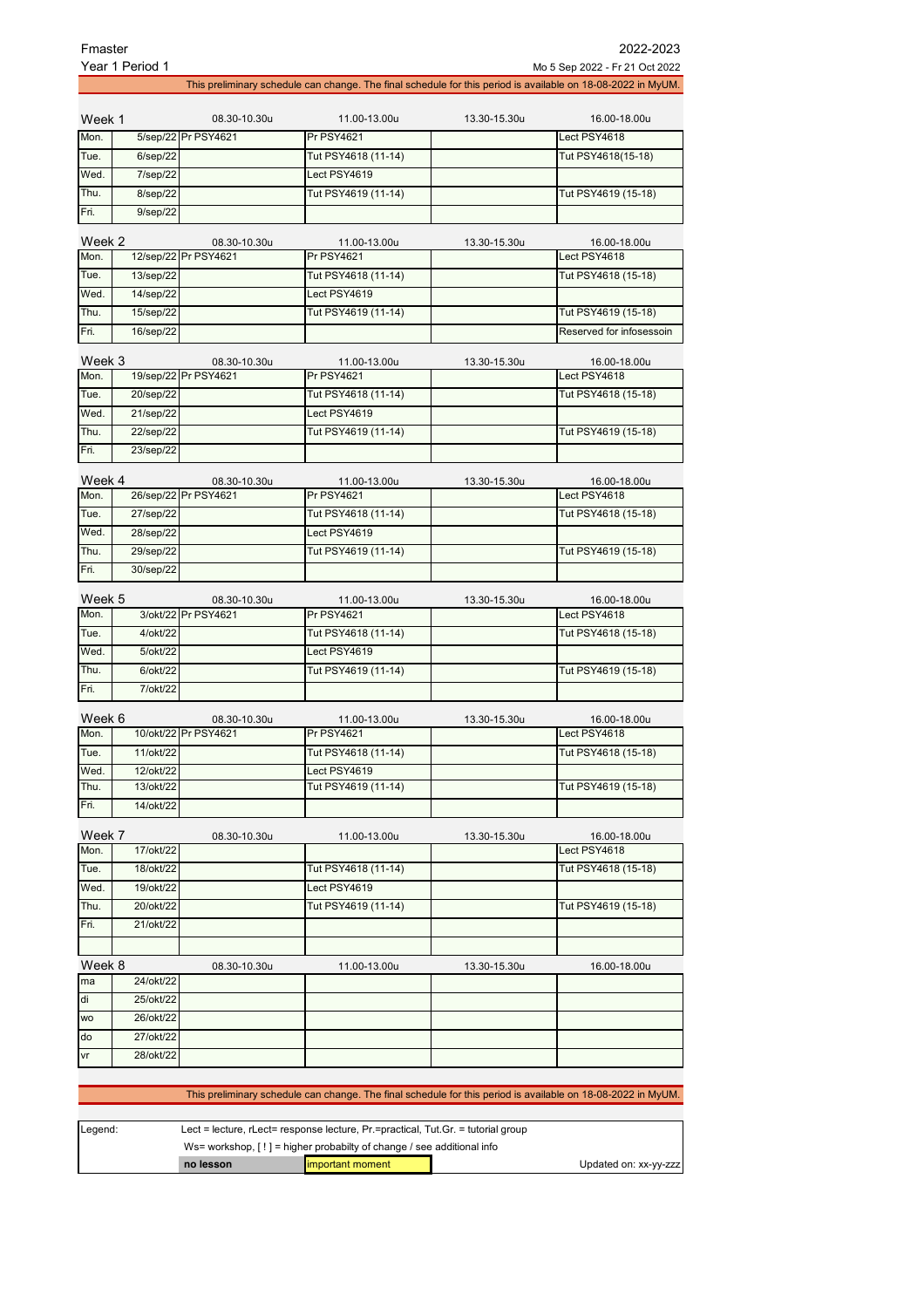| FMaster      | Year 1 Period 2   |                        |                                                                                                              |                              | 2022-2023<br>Mo 31 Oct 2022 - Fr 23 Dec 2022 |
|--------------|-------------------|------------------------|--------------------------------------------------------------------------------------------------------------|------------------------------|----------------------------------------------|
|              |                   |                        | This preliminary schedule can change. The final schedule for this period is available on 13-10-2022 in MyUM. |                              |                                              |
|              |                   |                        |                                                                                                              |                              |                                              |
| Week 1       |                   | 08.30-10.30u           | 11.00-13.00u                                                                                                 | 13.30-15.30u                 | 16.00-18.00u                                 |
| ma           | 31/okt/22         |                        |                                                                                                              |                              |                                              |
| di           |                   | 1/nov/22 Lect PSY4635  | Tut PSY4635 (11-14)                                                                                          |                              | Tut PSY4635 (15-18)                          |
| <b>WO</b>    | 2/nov/22          |                        |                                                                                                              | Lect PSY4611                 |                                              |
| do           | 3/nov/22          |                        | Tut PSY4611 (11-14)                                                                                          |                              | Tut PSY4611 (15-18)                          |
| vr           |                   | 4/nov/22 PSY4622       | <b>PSY4622</b>                                                                                               | <b>PSY4622</b>               | <b>PSY4622</b>                               |
| Week 2       |                   | 08.30-10.30u           | 11.00-13.00u                                                                                                 | 13.30-15.30u                 | 16.00-18.00u                                 |
| ma           | 7/nov/22          |                        |                                                                                                              |                              |                                              |
| di           | 8/nov/22          |                        | Tut PSY4635 (11-14)                                                                                          |                              | Tut PSY4635 (15-18)                          |
| <b>WO</b>    | 9/nov/22          |                        |                                                                                                              |                              |                                              |
| do           | 10/nov/22         |                        |                                                                                                              |                              |                                              |
| vr           |                   | 11/nov/22 PSY4622      | <b>PSY4622</b>                                                                                               | <b>PSY4622</b>               | <b>PSY4622</b>                               |
| Week 3       |                   | 08.30-10.30u           | 11.00-13.00u                                                                                                 | 13.30-15.30u                 | 16.00-18.00u                                 |
| ma           |                   | 14/nov/22 Tut PSY4611  | <b>Tut PSY4611</b>                                                                                           |                              |                                              |
| di           |                   | 15/nov/22 Lect PSY4635 | Tut PSY4635 (11-14)                                                                                          |                              | Tut PSY4635 (15-18)                          |
| <b>WO</b>    | 16/nov/22         |                        | Lect PSY4617                                                                                                 | Lect PSY4611                 |                                              |
| do           | 17/nov/22         |                        | Tut PSY4611 (11-14)                                                                                          |                              | Tut PSY4611 (15-18)                          |
| vr           | 18/nov/22 PSY4622 |                        | <b>PSY4622</b>                                                                                               | PSY4622                      | <b>PSY4622</b>                               |
|              |                   |                        |                                                                                                              |                              |                                              |
| Week 4<br>ma | 21/nov/22         | 08.30-10.30u           | 11.00-13.00u                                                                                                 | 13.30-15.30u                 | 16.00-18.00u                                 |
| di           |                   | 22/nov/22 Pr PSY4617   | Tut PSY4635 (11-14)                                                                                          |                              | Tut PSY4635 (15-18)                          |
| <b>WO</b>    | 23/nov/22         |                        |                                                                                                              |                              |                                              |
| do           | 24/nov/22         |                        |                                                                                                              |                              |                                              |
|              | 25/nov/22 PSY4622 |                        |                                                                                                              |                              | <b>PSY4622</b>                               |
| vr           |                   |                        | <b>PSY4622</b>                                                                                               | <b>PSY4622</b>               |                                              |
| Week 5       |                   | 08.30-10.30u           | 11.00-13.00u                                                                                                 | 13.30-15.30u                 | 16.00-18.00u                                 |
| ma           |                   | 28/nov/22 Pr PSY4617   | Lect PSY4617                                                                                                 |                              | Lect PSY4635                                 |
| di           |                   | 29/nov/22 Lect PSY4635 | Tut PSY4635 (11-14)                                                                                          |                              | Tut PSY4635 (15-18)                          |
| <b>WO</b>    | 30/nov/22         |                        | Pr Lect PSY4617                                                                                              | Lect PSY4611                 |                                              |
| do           | $1/\text{dec}/22$ |                        | Tut PSY4611 (11-14)                                                                                          |                              | Tut PSY4611 (15-18)                          |
| vr           |                   | 2/dec/22 PSY4622       | <b>PSY4622</b>                                                                                               | <b>PSY4622</b>               | <b>PSY4622</b>                               |
| Week 6       |                   | 08.30-10.30u           | 11.00-13.00u                                                                                                 | 13.30-15.30u                 | 16.00-18.00u                                 |
| ma           | $5$ /dec/22       |                        | Lect PSY4617                                                                                                 | Lect PSY4041                 |                                              |
| di           |                   | 6/dec/22 Lect PSY4635  | Tut PSY4635 (11-14)                                                                                          |                              | Tut PSY4635 (15-18)                          |
| <b>WO</b>    | 7/dec/22          |                        | Pr PSY4617                                                                                                   |                              | Pr lect PSY4617                              |
| do           | 8/dec/22          |                        |                                                                                                              |                              |                                              |
| vr           |                   | 9/dec/22 PSY4622       | PSY4622                                                                                                      | PSY4622                      | <b>PSY4622</b>                               |
| Week 7       |                   |                        |                                                                                                              |                              |                                              |
| ma           | 12/dec/22         | 08.30-10.30u           | 11.00-13.00u                                                                                                 | 13.30-15.30u<br>Lect PSY4041 | 16.00-18.00u                                 |
| di           |                   | 13/dec/22 Lect PSY4635 | Tut PSY4635 (11-14)                                                                                          |                              | Tut PSY4635 (15-18)                          |
| WO           |                   | 14/dec/22 Pr PSY4617   |                                                                                                              |                              | Pr lect PSY4617                              |
| do           | 15/dec/22         |                        | Tut PSY4611 (11-14)                                                                                          |                              | Tut PSY4611 (15-18)                          |
| ٧r           |                   | 16/dec/22 PSY4622      | PSY4622                                                                                                      | PSY4622                      | PSY4622                                      |
|              |                   |                        |                                                                                                              |                              |                                              |
| Week 8<br>ma | 19/dec/22         | 08.30-10.30u           | 11.00-13.00u                                                                                                 | 13.30-15.30u                 | 16.00-18.00u                                 |
| di           | 20/dec/22         |                        |                                                                                                              |                              |                                              |
| WO           | 21/dec/22         |                        |                                                                                                              |                              |                                              |
| do           | 22/dec/22         |                        |                                                                                                              |                              |                                              |
| ٧r           | 23/dec/22         |                        |                                                                                                              |                              |                                              |
|              |                   |                        |                                                                                                              |                              |                                              |

This preliminary schedule can change. The final schedule for this period is available on 13-10-2022 in MyUM.

| Legend: | Lect = lecture, rLect= response lecture, $Pr =$ practical, Tut.Gr. = tutorial group |                         |  |                       |
|---------|-------------------------------------------------------------------------------------|-------------------------|--|-----------------------|
|         | Ws= workshop, $[!]$ = higher probabilty of change / see additional info             |                         |  |                       |
|         | no lesson                                                                           | <b>Important moment</b> |  | Updated on: xx-yy-zzz |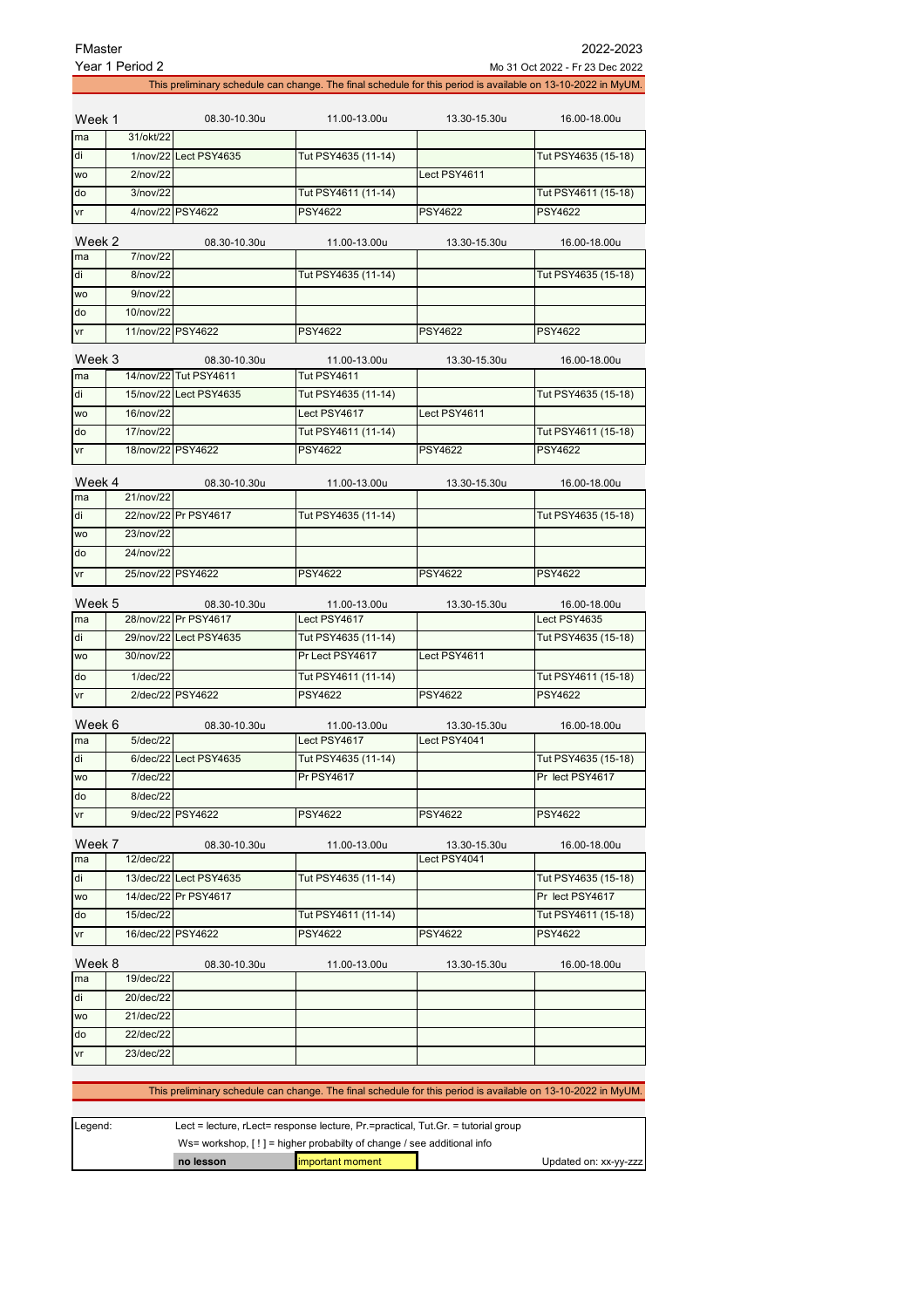| FMaster   |                 |              |                                                                                                              |                         | 2022-2023                     |
|-----------|-----------------|--------------|--------------------------------------------------------------------------------------------------------------|-------------------------|-------------------------------|
|           | Year 1 Period 3 |              |                                                                                                              |                         | Mo 9 Jan 2023 - Fr 3 Feb 2023 |
|           |                 |              | This preliminary schedule can change. The final schedule for this period is available on 15-12-2022 in MyUM. |                         |                               |
|           |                 |              |                                                                                                              |                         |                               |
| Week 1    |                 | 08.30-10.30u | 11.00-13.00u                                                                                                 | 13.30-15.30u            | 16.00-18.00u                  |
| ma        | 9/ian/23        |              | Tut PSY4605                                                                                                  |                         |                               |
| di        | 10/jan/23       |              | Lect PSY4617                                                                                                 |                         |                               |
| <b>WO</b> | 11/jan/23       |              | <b>Pr PSY4617</b>                                                                                            |                         |                               |
| do        | 12/jan/23       |              | Pr Lect PSY4617                                                                                              |                         |                               |
| vr        | 13/jan/23       |              |                                                                                                              | Tut PSY4605             |                               |
| Week 2    |                 | 08.30-10.30u | 11.00-13.00u                                                                                                 | 13.30-15.30u            | 16.00-18.00u                  |
| ma        | 16/jan/23       |              |                                                                                                              | Tut PSY4605             | Rlect PSY4617                 |
| di        | 17/jan/23       |              | Lect PSY4617                                                                                                 |                         |                               |
| wo        | 18/jan/23       |              | <b>Pr PSY4617</b>                                                                                            |                         |                               |
| do        | 19/jan/23       |              | Pr Lect PSY4617                                                                                              | <b>Tut PSY4605</b>      |                               |
| vr        | 20/jan/23       |              |                                                                                                              |                         |                               |
| Week 3    |                 | 08.30-10.30u | 11.00-13.00u                                                                                                 | 13.30-15.30u            | 16.00-18.00u                  |
| ma        | 23/jan/23       |              |                                                                                                              | <b>SCID II Training</b> |                               |
| di        | 24/jan/23       |              | Lect PSY4617                                                                                                 | <b>Tut PSY4605</b>      |                               |
| <b>WO</b> | 25/jan/23       |              | <b>Pr PSY4617</b>                                                                                            |                         |                               |
| do        | 26/jan/23       |              | Pr Lect PSY4617                                                                                              |                         |                               |
| vr        | 27/jan/23       |              | RLect PSY4617                                                                                                | <b>Tut PSY4605</b>      |                               |
| Week 4    |                 | 08.30-10.30u | 11.00-13.00u                                                                                                 | 13.30-15.30u            | 16.00-18.00u                  |
| ma        | 30/jan/23       |              | Tut PSY4605                                                                                                  |                         |                               |
| di        | 31/jan/23       |              | Rlect PSY4617                                                                                                | <b>Tut PSY4605</b>      |                               |
| <b>WO</b> | 1/feb/23        |              |                                                                                                              |                         |                               |
| do        | 2/feb/23        |              |                                                                                                              |                         |                               |
| vr        | 3/feb/23        |              |                                                                                                              |                         |                               |
|           |                 |              |                                                                                                              |                         |                               |
|           |                 |              |                                                                                                              |                         |                               |

This preliminary schedule can change. The final schedule for this period is available on 15-12-2022 in MyUM.

| Legend: | Lect = lecture, rLect= response lecture, $Pr =$ practical, Tut.Gr. = tutorial group |                   |  |                       |
|---------|-------------------------------------------------------------------------------------|-------------------|--|-----------------------|
|         | Ws= workshop. $[!]$ = higher probabilty of change / see additional info             |                   |  |                       |
|         | no lesson                                                                           | limportant moment |  | Updated on: xx-yy-zzz |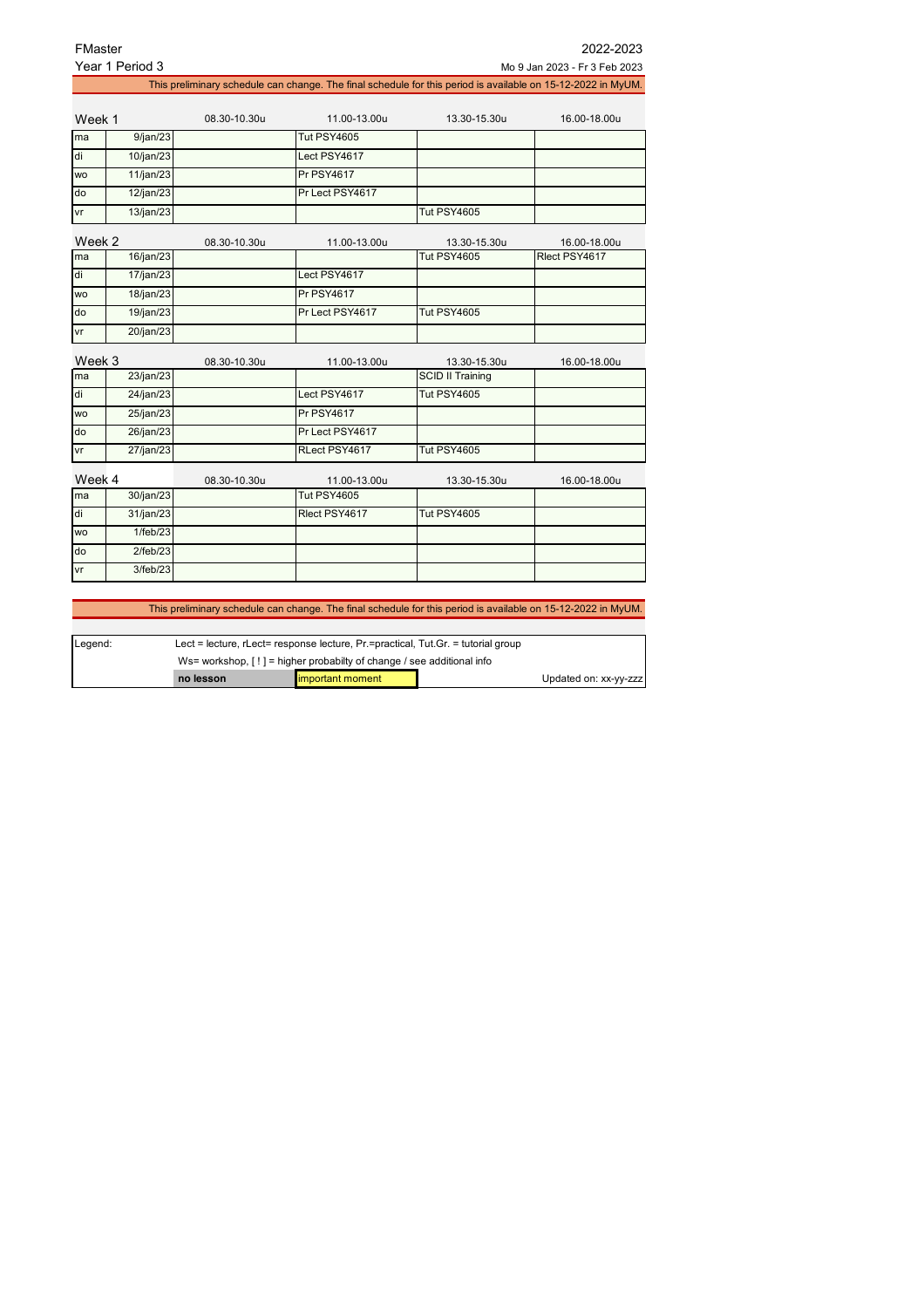| Fmaster                        | Year 1 Period 4        |                                   |                                                        |                                                                                                              | 2022-2023<br>Mo 6 Feb 2023 - Fr 7 Apr 2023 |
|--------------------------------|------------------------|-----------------------------------|--------------------------------------------------------|--------------------------------------------------------------------------------------------------------------|--------------------------------------------|
|                                |                        |                                   |                                                        | This preliminary schedule can change. The final schedule for this period is available on 19-01-2023 in MyUM. |                                            |
|                                |                        |                                   |                                                        |                                                                                                              |                                            |
| Week 1                         |                        | 08.30-10.30u                      | 11.00-13.00u                                           | 13.30-15.30u                                                                                                 | 16.00-18.00u                               |
| ma                             |                        | 6/feb/23 PSY4626                  | <b>PSY4626</b>                                         | <b>PSY4626</b>                                                                                               |                                            |
| di                             | 7/feb/23               |                                   | Lect PSY4607                                           |                                                                                                              |                                            |
| <b>WO</b>                      | 8/feb/23               |                                   | <b>Tut PSY4607</b>                                     | <b>Tut PSY4607</b>                                                                                           |                                            |
| do                             | 9/feb/23               |                                   | <b>Tut PSY4616</b>                                     | <b>Tut PSY4616</b>                                                                                           |                                            |
| vr                             | 10/feb/23              |                                   |                                                        |                                                                                                              |                                            |
|                                |                        |                                   |                                                        |                                                                                                              |                                            |
| Week 2<br>ma                   |                        | 08.30-10.30u<br>13/feb/23 PSY4626 | 11.00-13.00u<br><b>PSY4626</b>                         | 13.30-15.30u<br><b>PSY4626</b>                                                                               | 16.00-18.00u                               |
| di                             | 14/feb/23              |                                   |                                                        | Lect PSY4607                                                                                                 |                                            |
| <b>WO</b>                      | 15/feb/23              |                                   | <b>Tut PSY4607</b>                                     | <b>Tut PSY4607</b>                                                                                           |                                            |
| do                             | 16/feb/23              |                                   | <b>Tut PSY4616</b>                                     | <b>Tut PSY4616</b>                                                                                           |                                            |
| ٧r                             | 17/feb/23              |                                   |                                                        |                                                                                                              |                                            |
|                                |                        |                                   |                                                        |                                                                                                              |                                            |
|                                |                        |                                   |                                                        |                                                                                                              |                                            |
|                                |                        |                                   | 20 Feb t/m 26 Feb ONDERWIJSVRIJ / NO LESSONS: CARNIVAL |                                                                                                              |                                            |
|                                |                        |                                   |                                                        |                                                                                                              |                                            |
| Week 3                         |                        | 08.30-10.30u                      | 11.00-13.00u                                           | 13.30-15.30u                                                                                                 | 16.00-18.00u                               |
| ma                             | 27/feb/23 PSY4626      |                                   | <b>PSY4626</b>                                         | <b>PSY4626</b>                                                                                               |                                            |
| di                             | 28/feb/23              |                                   |                                                        | Lect PSY4607                                                                                                 |                                            |
| <b>WO</b>                      | 1/mrt/23               |                                   | Tut PSY4607                                            | <b>Tut PSY4607</b>                                                                                           |                                            |
| do                             | 2/mrt/23               |                                   | <b>Tut PSY4616</b>                                     | <b>Tut PSY4616</b>                                                                                           |                                            |
| vr                             | 3/mrt/23               |                                   |                                                        |                                                                                                              |                                            |
| Week 4                         |                        |                                   |                                                        |                                                                                                              |                                            |
| ma                             |                        | 08.30-10.30u<br>6/mrt/23 PSY4626  | 11.00-13.00u<br><b>PSY4626</b>                         | 13.30-15.30u<br><b>PSY4626</b>                                                                               | 16.00-18.00u                               |
| di                             | 7/mrt/23               |                                   | Lect PSY4607                                           |                                                                                                              |                                            |
| <b>WO</b>                      | 8/mrt/23               |                                   | <b>Tut PSY4607</b>                                     | <b>Tut PSY4607</b>                                                                                           |                                            |
| do                             | 9/mrt/23               |                                   | <b>Tut PSY4616</b>                                     | <b>Tut PSY4616</b>                                                                                           |                                            |
| vr                             | 10/mrt/23              |                                   |                                                        |                                                                                                              |                                            |
|                                |                        |                                   |                                                        |                                                                                                              |                                            |
| Week 5                         |                        | 08.30-10.30u                      | 11.00-13.00u                                           | 13.30-15.30u                                                                                                 | 16.00-18.00u                               |
| ma                             | 13/mrt/23 PSY4626      |                                   | <b>PSY4626</b>                                         | <b>PSY4626</b>                                                                                               |                                            |
| di                             | 14/mrt/23              |                                   | Lect PSY4607                                           |                                                                                                              |                                            |
| wo                             | 15/mrt/23              |                                   | <b>Tut PSY4607</b>                                     | Tut PSY4607                                                                                                  |                                            |
| do                             | 16/mrt/23              |                                   | Lect PSY4632                                           | <b>Tut PSY4632</b>                                                                                           | <b>Tut PSY4632</b>                         |
| ٧r                             | 17/mrt/23              |                                   |                                                        |                                                                                                              |                                            |
| Week 6                         |                        | 08.30-10.30u                      | 11.00-13.00u                                           | 13.30-15.30u                                                                                                 | 16.00-18.00u                               |
| ma                             | 20/mrt/23 PSY4626      |                                   | PSY4626                                                | <b>PSY4626</b>                                                                                               |                                            |
| di                             | 21/mrt/23              |                                   | Lect PSY4607                                           |                                                                                                              |                                            |
| WO                             | 22/mrt/23              |                                   | <b>Tut PSY4607</b>                                     | <b>Tut PSY4607</b>                                                                                           |                                            |
| do                             | 23/mrt/23              |                                   | Wsh PSY4632                                            | <b>Tut PSY4632</b>                                                                                           | Tut PSY4632                                |
| vr                             | 24/mrt/23              |                                   |                                                        | PSY4626                                                                                                      |                                            |
|                                |                        |                                   |                                                        |                                                                                                              |                                            |
|                                |                        | 08.30-10.30u                      | 11.00-13.00u<br><b>PSY4626</b>                         | 13.30-15.30u<br><b>PSY4626</b>                                                                               | 16.00-18.00u                               |
|                                |                        |                                   |                                                        |                                                                                                              |                                            |
|                                | 27/mrt/23 PSY4626      |                                   |                                                        |                                                                                                              |                                            |
|                                | 28/mrt/23              |                                   | Lect PSY4607                                           |                                                                                                              |                                            |
| Week 7<br>ma<br>di<br>WO<br>do | 29/mrt/23<br>30/mrt/23 |                                   | <b>Tut PSY4607</b><br>Lect PSY4632                     | <b>Tut PSY4607</b><br><b>Tut PSY4632</b>                                                                     | <b>Tut PSY4632</b>                         |

Week 8 08.30-10.30u 11.00-13.00u 13.30-15.30u 16.00-18.00u ma 3/apr/23 di 4/apr/23 wo 5/apr/23 do 6/apr/23 Wsh PSY4632 Tut PSY4632 Tut PSY4632 7/apr/23 This preliminary schedule can change. The final schedule for this period is available on 19-01-2023 in MyUM. **Good Friday - UM closed**

| Legend: | Lect = lecture, rLect= response lecture, $Pr =$ practical, Tut. Gr. = tutorial group |  |  |                       |  |
|---------|--------------------------------------------------------------------------------------|--|--|-----------------------|--|
|         | Ws= workshop. $[!]$ = higher probabilty of change / see additional info              |  |  |                       |  |
|         | <b>limportant moment</b><br>no lesson                                                |  |  | Updated on: xx-yy-zzz |  |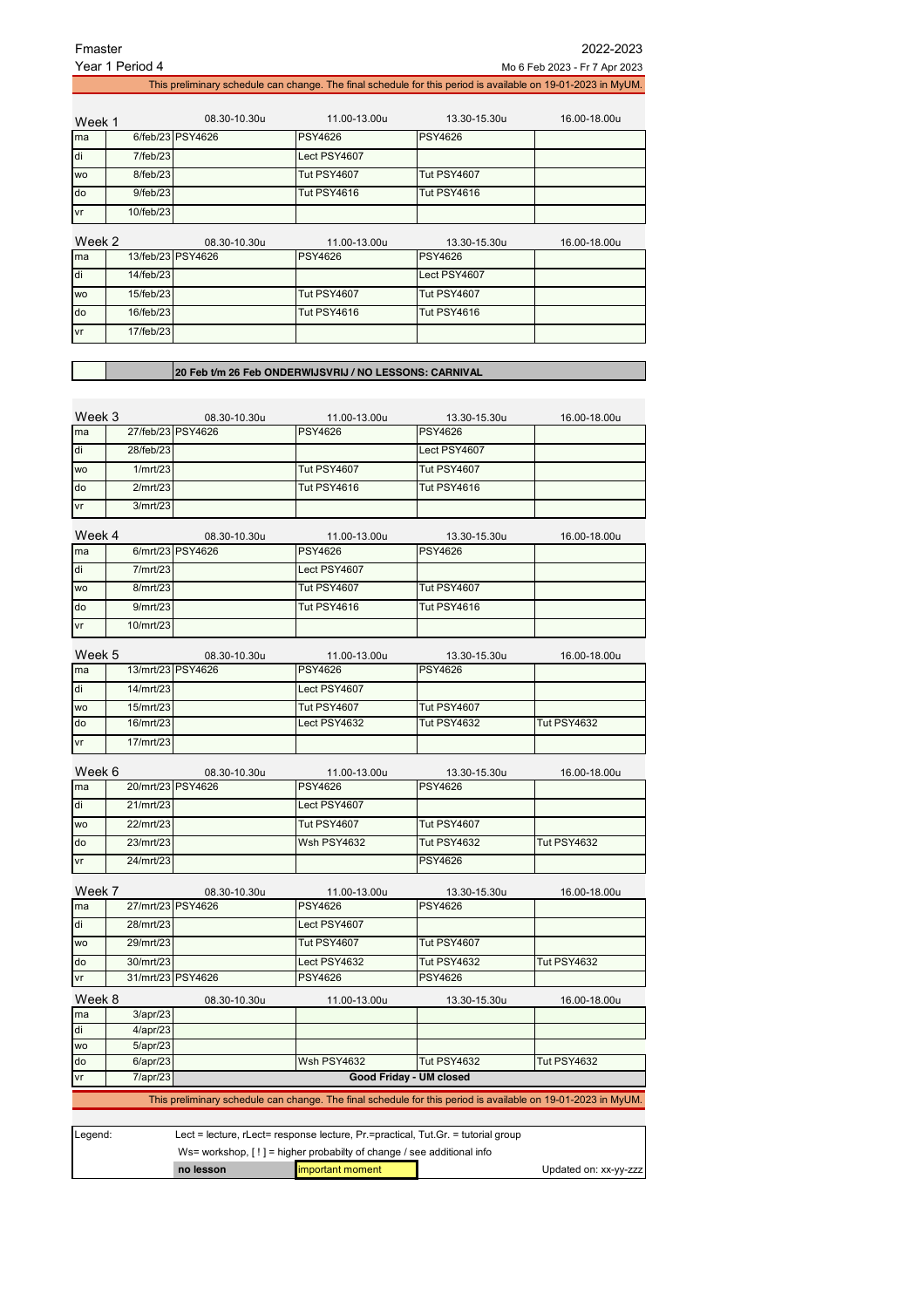| Fmaster      |                                                     |                                       |                                                                                                              |                                  | 2022-2023           |  |
|--------------|-----------------------------------------------------|---------------------------------------|--------------------------------------------------------------------------------------------------------------|----------------------------------|---------------------|--|
|              | Year 1 Period 5<br>Mo 10 April 2023 - Fr 2 Jun 2023 |                                       |                                                                                                              |                                  |                     |  |
|              |                                                     |                                       | This preliminary schedule can change. The final schedule for this period is available on 23-03-2023 in MyUM. |                                  |                     |  |
| Week 1       |                                                     | 08.30-10.30u                          | 11.00-13.00u                                                                                                 | 13.30-15.30u                     | 16.00-18.00u        |  |
| ma           | 10/apr/23                                           |                                       |                                                                                                              | Easter Monday - UM closed        |                     |  |
| di           | 11/apr/23                                           |                                       | Lect PSY4604                                                                                                 |                                  |                     |  |
| <b>WO</b>    | 12/apr/23                                           |                                       | Tut PSY4604 (11-14)                                                                                          |                                  | Tut PSY4604 (15-18) |  |
| do           | 13/apr/23                                           |                                       |                                                                                                              |                                  |                     |  |
| vr           |                                                     | 14/apr/23 Lect PSY4606                | <b>Tut PSY4606</b>                                                                                           | <b>Tut PSY4606</b>               |                     |  |
| Week 2       |                                                     | 08.30-10.30u                          | 11.00-13.00u                                                                                                 | 13.30-15.30u                     | 16.00-18.00u        |  |
| ma           | 17/apr/23                                           |                                       |                                                                                                              |                                  |                     |  |
| di           |                                                     | 18/apr/23 Lect PSY4604                | Tut PSY4604 (11-14)                                                                                          |                                  | Tut PSY4604 (15-18) |  |
| <b>WO</b>    | 19/apr/23                                           |                                       |                                                                                                              | Lect PSY4627                     |                     |  |
| do           |                                                     | 20/apr/23 Lect PSY4606                | <b>Tut PSY4606</b>                                                                                           | <b>Tut PSY4606</b>               |                     |  |
| vr           | 21/apr/23                                           |                                       |                                                                                                              |                                  |                     |  |
|              |                                                     |                                       |                                                                                                              |                                  |                     |  |
| Week 3       |                                                     | 08.30-10.30u                          | 11.00-13.00u                                                                                                 | 13.30-15.30u                     | 16.00-18.00u        |  |
| ma           | 24/apr/23                                           |                                       |                                                                                                              |                                  |                     |  |
| di           |                                                     | 25/apr/23 Lect PSY4604                | Tut PSY4604 (11-14)                                                                                          |                                  | Tut PSY4604 (15-18) |  |
| 1 wo         |                                                     | 26/apr/23 Lect PSY4606                | <b>Tut PSY4606</b>                                                                                           | <b>Tut PSY4606</b>               |                     |  |
| do           | 27/apr/23                                           |                                       |                                                                                                              | King's Day - UM Closed           |                     |  |
| ٧r           | 28/apr/23                                           |                                       |                                                                                                              | <b>Bridge Day - UM Closed</b>    |                     |  |
|              |                                                     |                                       |                                                                                                              |                                  |                     |  |
| Week 4<br>ma | $1$ /mei/23                                         | 08.30-10.30u                          | 11.00-13.00u                                                                                                 | 13.30-15.30u                     | 16.00-18.00u        |  |
| di           |                                                     | 2/mei/23 Lect PSY4604                 | Tut PSY4604 (11-14)                                                                                          |                                  | Tut PSY4604 (15-18) |  |
|              |                                                     |                                       |                                                                                                              |                                  |                     |  |
| <b>WO</b>    | 3/mei/23                                            |                                       |                                                                                                              |                                  |                     |  |
| do           | 4/mei/23                                            |                                       | <b>Tut PSY4606</b>                                                                                           | <b>Tut PSY4606</b>               |                     |  |
| vr           | 5/mei/23                                            | <b>Liberation Day - UM closed</b>     |                                                                                                              |                                  |                     |  |
| Week 5       |                                                     | 08.30-10.30u                          | 11.00-13.00u                                                                                                 | 13.30-15.30u                     | 16.00-18.00u        |  |
| ma           |                                                     | 8/mei/23 Tut PSY4633                  |                                                                                                              |                                  |                     |  |
| di           |                                                     | 9/mei/23 Lect PSY4604                 | Tut PSY4604 (11-14)                                                                                          |                                  | Tut PSY4604 (15-18) |  |
| <b>WO</b>    | 10/mei/23                                           |                                       |                                                                                                              |                                  |                     |  |
| do           | 11/mei/23                                           |                                       |                                                                                                              |                                  |                     |  |
| vr           | 12/mei/23                                           |                                       |                                                                                                              |                                  |                     |  |
|              |                                                     |                                       |                                                                                                              |                                  |                     |  |
| Week 6<br>ma |                                                     | 08.30-10.30u<br>15/mei/23 Tut PSY4633 | 11.00-13.00u                                                                                                 | 13.30-15.30u                     | 16.00-18.00u        |  |
| di           |                                                     | 16/mei/23 Lect PSY4604                | Tut PSY4604 (11-14)                                                                                          |                                  | Tut PSY4604 (15-18) |  |
| WO           |                                                     | 17/mei/23 Tut PSY4633                 |                                                                                                              | Sym PSY4627                      | Sym PSY4627         |  |
| do           | 18/mei/23                                           |                                       |                                                                                                              | <b>Ascension Day - UM Closed</b> |                     |  |
| vr           | 19/mei/23                                           |                                       |                                                                                                              | <b>Bridge Day - UM Closed</b>    |                     |  |
|              |                                                     |                                       |                                                                                                              |                                  |                     |  |
| Week 7       |                                                     | 08.30-10.30u                          | 11.00-13.00u                                                                                                 | 13.30-15.30u                     | 16.00-18.00u        |  |
| ma           |                                                     | 22/mei/23 Tut PSY4633                 |                                                                                                              |                                  |                     |  |
| di           | 23/mei/23                                           |                                       |                                                                                                              |                                  |                     |  |
| wo           |                                                     | 24/mei/23 Tut PSY4633                 |                                                                                                              | Tut PSY4627                      |                     |  |
| do           | 25/mei/23                                           |                                       |                                                                                                              |                                  |                     |  |
| ٧r           |                                                     | 26/mei/23 Tut PSY4633                 |                                                                                                              |                                  |                     |  |
| Week 8       |                                                     | 08.30-10.30u                          | 11.00-13.00u                                                                                                 | 13.30-15.30u                     | 16.00-18.00u        |  |
| ma           | 29/mei/23                                           |                                       |                                                                                                              | <b>Whit Monday - UM Closed</b>   |                     |  |
| di           | 30/mei/23                                           |                                       |                                                                                                              |                                  |                     |  |
| <b>WO</b>    |                                                     | 31/mei/23 Tut PSY4633                 |                                                                                                              | Lect PSY4627                     |                     |  |
| do           | 1/jun/23                                            |                                       |                                                                                                              |                                  |                     |  |
| vr           | $2$ /jun/23                                         |                                       |                                                                                                              |                                  |                     |  |
| Week 9       |                                                     | 08.30-10.30u                          | 11.00-13.00u                                                                                                 | 13.30-15.30u                     | 16.00-18.00u        |  |
| ma           | 5/jun/23                                            |                                       |                                                                                                              |                                  |                     |  |
| di           | 6/jun/23                                            |                                       |                                                                                                              | PSY4627 Mock Court               | PSY4627 Mock Court  |  |
| wo           | 7/jun/23                                            |                                       |                                                                                                              |                                  |                     |  |
| do           | 8/jun/23                                            |                                       |                                                                                                              |                                  |                     |  |
| ٧r           | 9/jun/23                                            |                                       |                                                                                                              |                                  |                     |  |